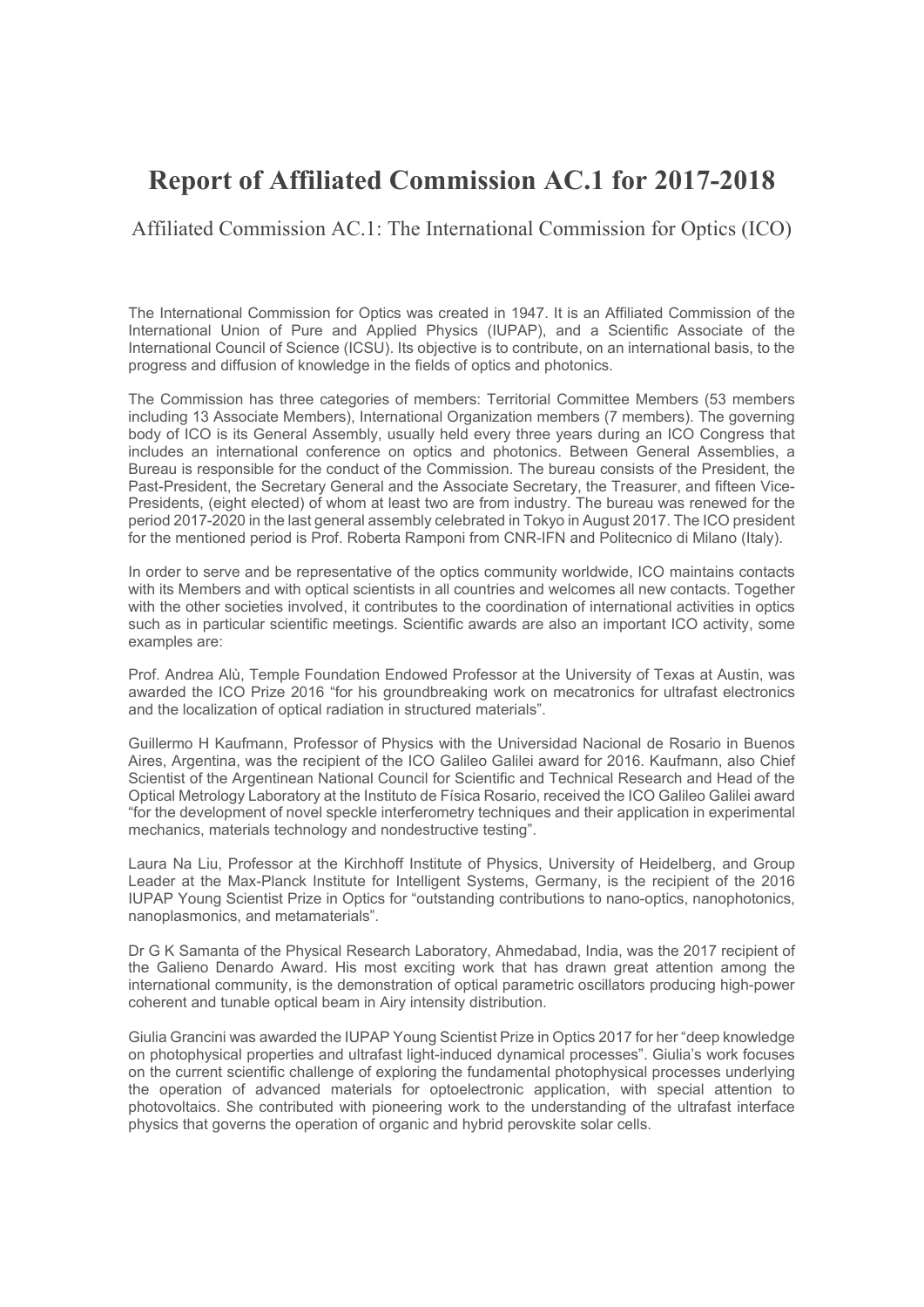Prof. Nosich was awarded the Galileo Galilei Award 2017 "for his contribution from fundamental mathematical physics studies to the modeling of actual devices for photonics and optoelectronics under comparatively difficult circumstances". His outstanding contributions were achieved in unfavorable circumstances of Ukraine, which got independence in 1991, and made a decisive choice to join Europe in 2014. The conditions for doing research in Ukraine became hard after its independence in 1991, due to the lack of access to scientific publications, poor internet connection, and scarce funding.

The 2017 ICO Prize was awarded to Prof. Francesca Calegari, University of Hamburg, Germany, "for her innovative and pioneering research on the generation of isolated XUV attosecond pulses at the nJ-energy level and their application to the study of the electron dynamics in complex molecules". Prof. Calegari received her PhD in Physics in March 2009. From Dec 2011 till Aug 2016 she had a permanent position as a researcher at IFN-CNR, Milan, Italy. From 2013 till 2016 she was professor of Physics at Politecnico di Milano in Milan, Italy. Since August 2016 she is Full Professor of Physics at the University of Hamburg and Leading Scientist at DESY, Hamburg, Germany.

During 2017, the main ICO activity was the celebration of its triannual General Assembly, that took place at the Keio Plaza Hotel in Shinjuku, Tokyo, Japan from 21–25 August 2017. ICO-24 was jointly sponsored by the ICO and the Science Council of Japan (SCJ) and co-sponsored by the Japan Society of Applied Physics (JSAP) and the Optical Society of Japan (OSJ). ICO-24 was also technically co-sponsored by many scientific societies including the Chinese Optical Society (COS), the Chinese Society for Optical Engineering (CSOE), the European Optical Society (EOS), the Foundation for Promotion of Electrical, Electronic and Information Engineering, the IEEE Photonics Society, the Institute of Electronics, Information and Communication Engineers (IEICE), the International Society for Optics and Photonics (SPIE), the Laser Society of Japan (LSJ), the Optical Society (OSA), the Optical Society of Korea (OSK), the Physical Society of Japan (JPS), and the Taiwan Photonics Society (TPS). The total number of participants in ICO-24 was 1003, from more than 40 countries. The Congress program of ICO-24 consisted of the opening ceremony, plenary sessions, technical sessions, the conference reception, the Congress banquet, and the closing session.

Another significant ICO activities and cosponsored events were:

- The Winter College in Optics: "Advanced Optical techniques for Bio-imaging", 13-24 February 2017 at the ICTP, Trieste, Italy
- OASIS conference in Optics and Electro–Optics, in Tel Aviv and chaired by Abraham Katzir in February 2017.
- SPOF Sociedade Portuguesa para a Investigação e Desenvolvimento em Óptica e Fotónica, successfully organised its third triennial international conference on Applications of Optics and Photonics, 8–12 May 2017, at the University of Algarve in the lovely city of Faro, Portugal.
- International workshop on Optics and Photonics (IWOP), organized by Dr. Imrana Ashraf, was inaugurated at the Department of Physics Quaid-i-Azam University (QAU), Islamabad, Pakistan on December 11, 2017.
- Winter College on Extreme Non-linear Optics, Attosecond Science and High-field Physics in Trieste, 5-16 February 2018.

The next ICO Executive Board and Bureau meetings will be held in Delft, NL, 6-7 October 2018, in conjunction with the European Optical Society conference EOSAM.18 (Delft, 8-12 October 2018).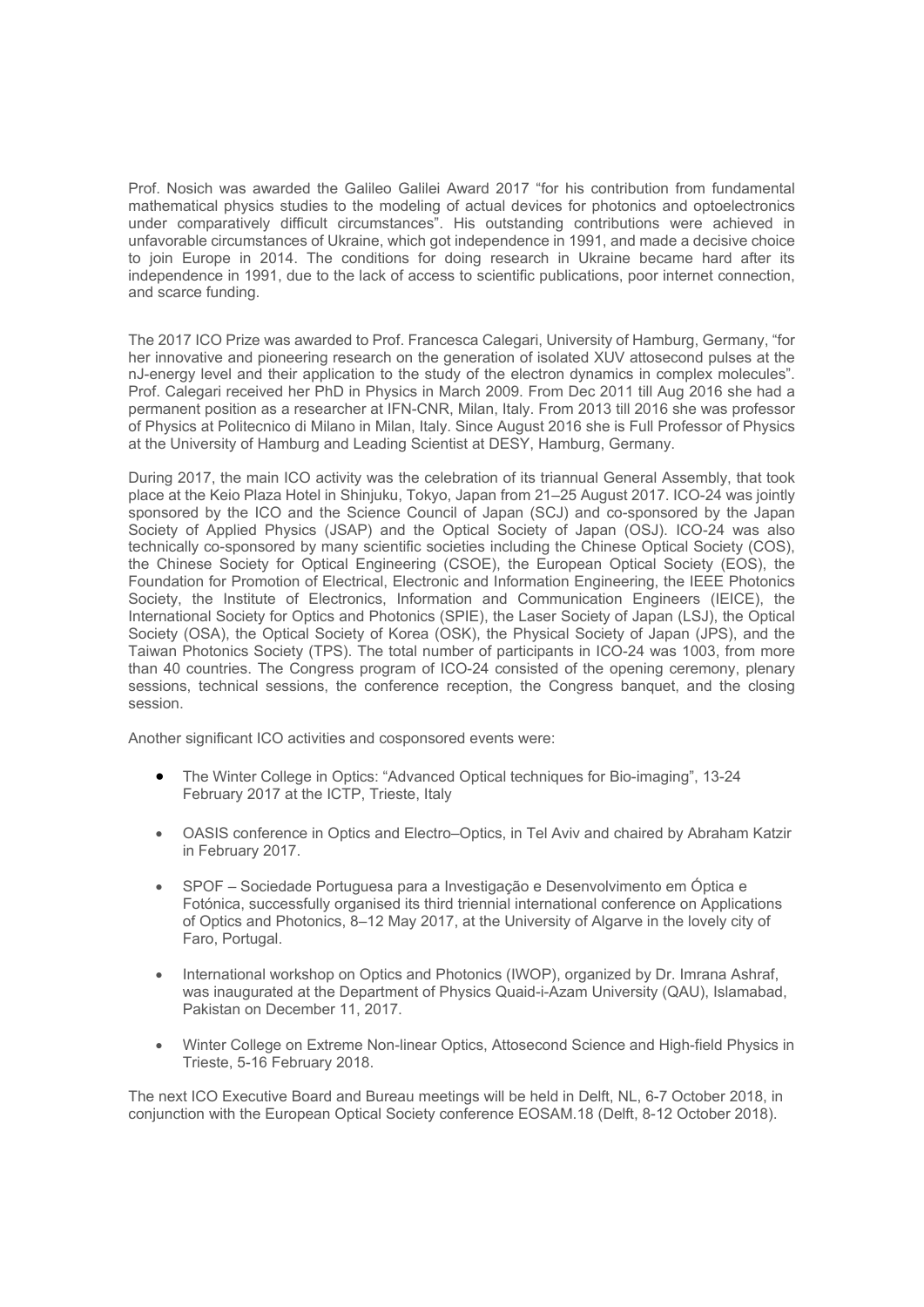#### Report of Affiliated Commission AC2 for May 2018 Affiliated Commission AC.2 is the International Society on General Relativity and Gravitation (ISGRG).

**Meetings**: ISGRG meets triennially with our next meeting, the 22nd International Conference on General Relativity and Gravitation (GR22), scheduled for July 2019 in Valencia, Spain. The Scientific Organizing Committee chaired by Prof. Vitor Cardoso of Instituto Superior Técnico (Portugal) is well underway. This meeting will be held in conjunction with the 13th Edoardo Amaldi Conference on Gravitational Waves (Amaldi13), the biennial meeting organized by WG11: Gravitational Wave International Committee (GWIC). WG13: Newtonian Constant on Gravitation will also participate in this meeting. In response to a website falsely claiming to be that for GR22, we followed the advice of IUPAP Past President B. McKellar to seek endorsement for the joint meeting. We are grateful to have received this endorsement. The conference website,<http://www.gr22amaldi13.com>, includes the IUPAP logo.

**Young Scientist Prize**: In 2018, we awarded the 4th IUPAP General Relativity and Gravitation Young Scientist Prize to Dr. Samuel E. Gralla of the University of Arizona. The citation reads "For his exceptional and broadly varied contributions to general relativity and relativistic astrophysics." The official presentation to Dr. Gralla and the 2017 and 2019 recipients will be made at GR22.

**Other Prizes**: ISGRG offers two thesis prizes, the Jürgen Ehlers Thesis Prize in the areas of mathematical and numerical general relativity and the Bergmann-Wheeler Thesis Prize in the broad area encompassing all approaches to quantum gravity. Nominations for both prizes are currently open and will remain open through August 2018. The awards will be made at GR22.

**Highlights**: ISGRG was pleased to note the award of the 2017 Nobel Prize in Physics to Profs. Rainer Weiss, Barry Barish, Kip Thorne "for decisive contributions to the LIGO detector and the observation of gravitational waves" and, on 17 August 2017, the detection of the first binary neutron star merger and its aftermath, by the LIGO and Virgo Collaborations and by hundreds of astronomers around the world. This was the first event ever recorded in both gravitational and electromagnetic waves.

Submitted by

Beverly K. Berger Secretary, ISGRG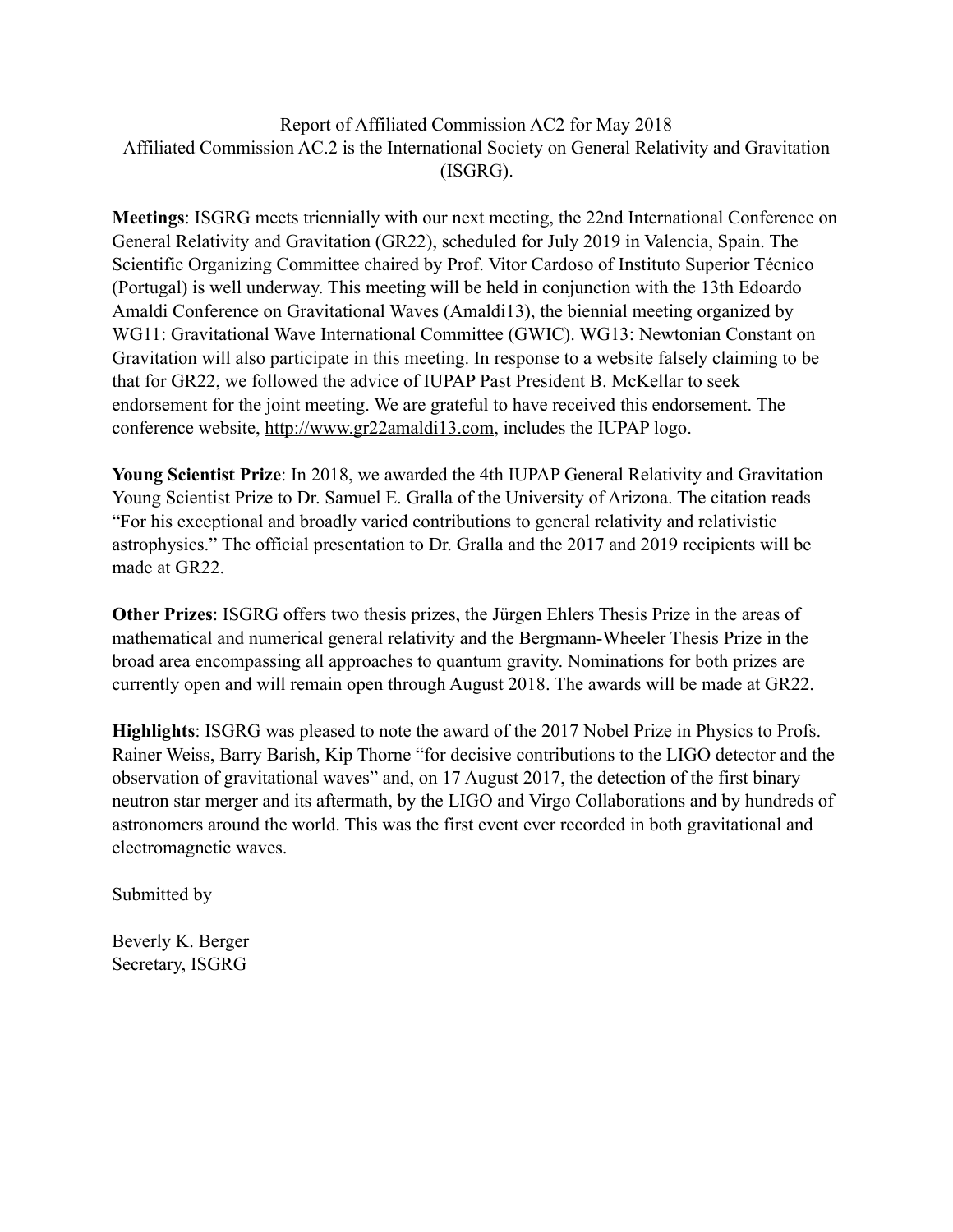

## **Report from AC3 International Commission for Acoustics (ICA) to IUPAP April 2018**

**1. ICA Governance.** The ICA is composed of the acoustical societies from member countries plus international affiliate organizations which themselves have individual members distributed across the world and also organize international conferences every one or two years.

Since October 1, 2016, and following the elections held during the General Assembly held in Buenos Aires, the new board consists of the following members: The executive: President Michael Taroudakis (Greece), Vice-President Jeong-Guon Ih (Korea), Secretary General Michael Stinson (Canada), Treasurer Antonio Perez Lopez (Spain), Past-President Marion Burgess (Australia). The remainder of the board are Julio Cordioli (Brazil), Dorte Hammershøi (Denmark), Bertrand Dubus (France), Martin Ochmann (Germany), Antonino Di Bella (Italy), Kohei Yamamoto (Japan), Grazyna Grelowska (Poland), Monika Rychtarikova (Slovakia), Kerstin Persson Waye (Sweden) and Mark Hamilton (USA). Thus the 15 member board contains 5 females.

The ICA Board meets once per year to discuss all ICA administrative issues. Last year the ICA Board met on 26 and 28 June 2017, during the 3rd Joint Meeting of the Acoustical Society of America and the European Acoustics Association held in Boston with nearly all Board members present. The Association of Acoustics and Vibration Indonesia (AAVI) was approved as an Observer Member and the Taiwan Acoustical Association was approved as a Member Society with 4 shares. The ICA is now composed of 47 Member Societies, 8 International Affiliate Members, and 5 Observer Members. The legal status of the ICA has been under consideration and after considering the options, it was agreed at this meeting to start the procedures for the official registration of the ICA as a nonprofit organization under the Spanish law. These procedures are underway. It is expected that the documentation for official registration of the Commission will be approved at the 2018 ICA Board meeting with the final registration approval obtained at the ICA General Assembly in 2019.

The 2018 ICA Board meeting will be held in Hersonissos, Crete, on the 31 May at Creta Maris Conference Center, host of the EURONOISE 2018 Conference to be held 27-31 May 2018.

Marion Burgess, Past President of ICA represented ICA in the IUPAP General Assembly held in Sao Paolo (Brazil) in October 2017. Jeong-Guon Ih, Vice-President of ICA represented ICA in the ICSU General Assembly held in Taipei 23-24 October 2017.

**2. Symposium Support** The ICA allocates up to 5,000 EUROs annually for sponsorship of specialty symposia in acoustics. In conjunction with the Acoustical Society of America (ASA), the ICA accepts the applications for allocation of up to 2,000 USD for specialty symposia that comply with the conditions for the special ASA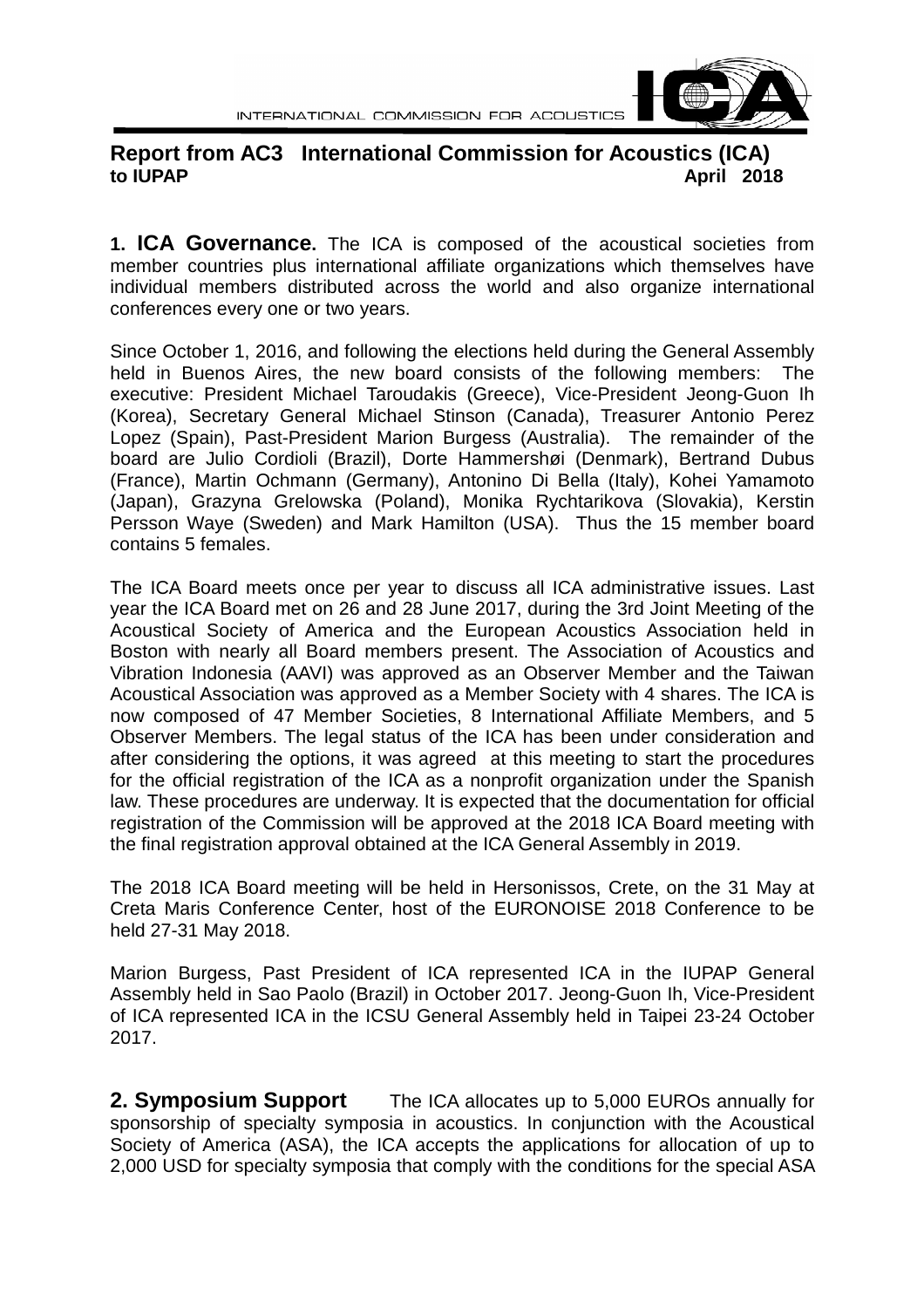support.

There were 11 applications for 2018 funding from the ICA/ASA Specialty Symposia sponsorship program. These applications were evaluated by a committee comprised of the ICA Executive and the ASA Committee on International Research & Education and the funding allocations approved by the ICA Board.

The symposia receiving some ICA funding for meeting in 2018 are:

- 8th Congress of Alps Adria Acoustics Association (Croatia)
- XI Iberoamerican Congress on Acoustics, 49th Spanish Congress on Acoustics, X Iberian Encounter on Acoustics (FIA -- Spain & Portugal)
- Baltic-Nordic Acoustic Meeting (Iceland)
- WESPAC 2018 (India)
- 8th International Conference on Acoustics & Vibration (Iran)
- 22nd Conference on Acoustic and Biomedical Engineering (Poland)
- 4th International Conference on Synthetic Aperture Sonar and Synthetic Aperture Radar (UK)
- 10th International Conference on Auditorium Acoustics (UK)
- International Symposium on Nonlinear Acoustics (USA)

## **3. ICA Congress**

The next ICA Congress (23rd ICA congress) will be held in the historical city of Aachen, Germany, 9-13 September 2019. This congress is jointly organized by the German Acoustical Society, DEGA, and the European Acoustics Association, EAA. EAA's EUROREGIO conference with its "EAA Summer School" for young acousticians at MSc and PhD level will integrated into ICA 2019 and will be held in Leuven, Belgium. The ICA technical congress program will include plenary lectures as well as keynote, invited, contributed, and poster papers covering all aspects of acoustics. Two satellite events are associated with ICA/EUROREGIO 2019:

- ISRA 2019 International Symposium on Room Acoustics, Concertgebouw Amsterdam (https://www.concertgebouw.nl/en/history), and
- ISMA 2019 International Symposium on Musical Acoustics, Detmold, Germany (http://www.hfm-detmold.de/en).

The Congress Chairman is Prof. Michael Vorländer (RWTH Aachen University) former President of the ICA. More information on the Congress can be found on the website www.ica2019.org.

During the Board meeting in Buenos Aires on 2016, it was decided that the 2022 ICA congress will be held in in Gyeongju, South Korea 24-28 October 2022. Prof. Jeong-Guon Ih (vice President of the ICA) will be the General Chair and Prof. Chan Hoon Haan will be the Technical Program Chair. Preparations for this Congress are well underway.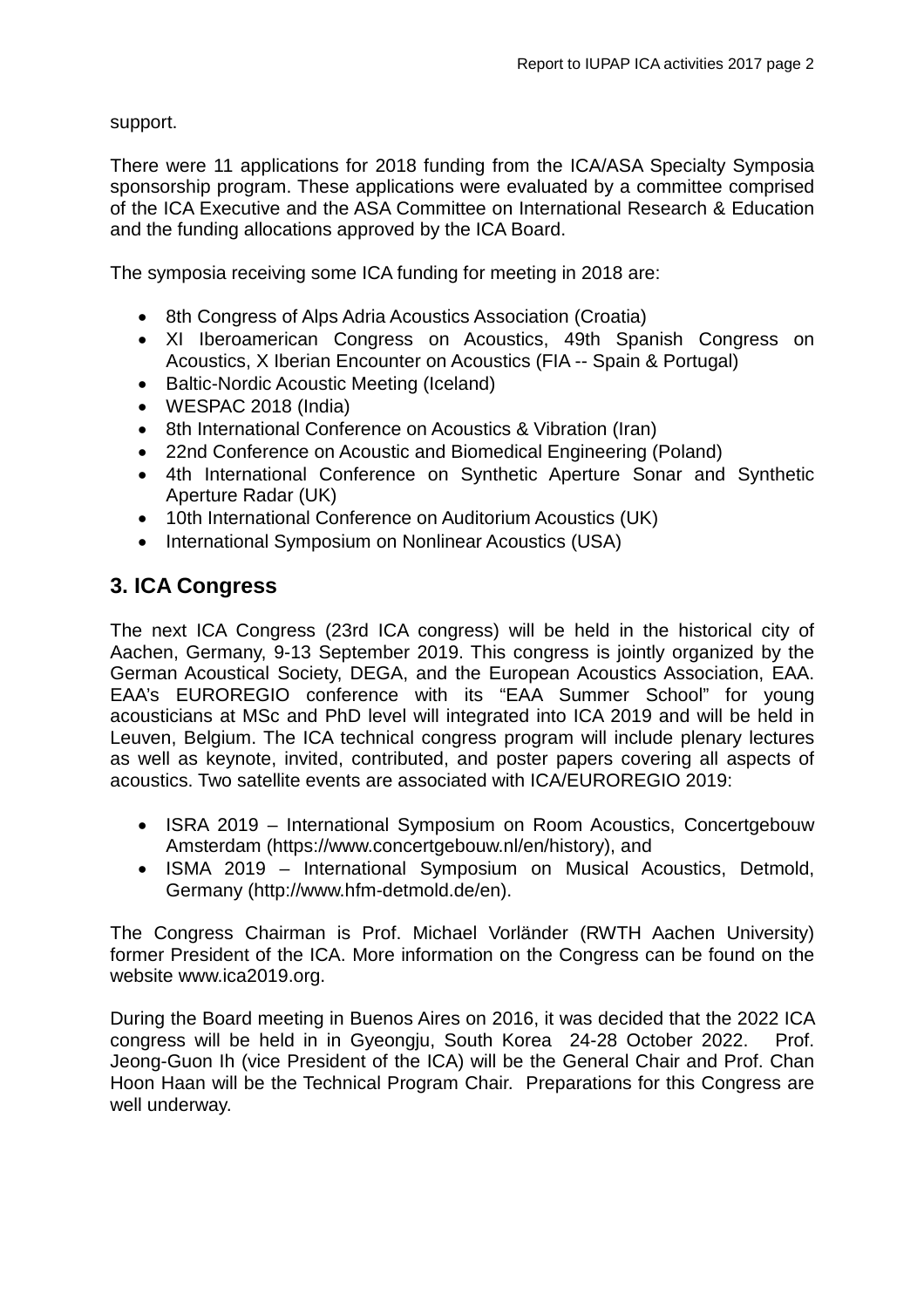## **4. International Year of Sound**

The progress on the adoption of an International Year of Sound (IYS) has required a change in approach. First our intent for an IYS in 2019 was superseded by the actions for an Int Year of the Periodic Table (IYPT) which had a definite 150 year anniversary in 2019. As our main reason for 2019 was the link with the ICA in Aachen we decided to gain diplomatic support by moving our intent to 2020 leaving the way open for those proposing the IYPT in 2019.

The other factor was the actions by La Semaine du Son organisers for a UNESCO charter for this activity progressing via the communications sector created a challenging situation within UNESCO. As our goal is to provide the international focus on sound, we have mutually agreed with Christian Hugonnet, the organiser of La Semaine du Son, to work collaboratively (http://www.lasemaineduson.org/). The intention is to garner support so that when the UNESCO resolution for La Semaine du Son is considered by the UN we identify that a particular outcome is that 2020 is an entire year on sound. This approach linking the two activities relating to sound is supported within UNESCO administration so we have high hopes of success. Jean Dominique Polack has been the link with and we are grateful for his efforts. Marion Burgess and Jean Dominique Polack represented ICA in the opening of La Semaine du Son from 20 January to 4 February 2018 in Paris which involved UNESCO with a major concert occurring in the UNESCO on 23 January and including a performance by Jean-Michel Jarre, a UNESCO ambassador and keen supporter of a year of sound. Marion Burgess and Jean Dominique Polack had extended talks with UNESCO executives on the road-map towards the final decision on the IYS by the UN.

In this respect, ICA is grateful for the continuous support from IUPAP for an IYS.

Michael Taroudakis, President 2016-2019 Marion Burgess, Past President 2016-2019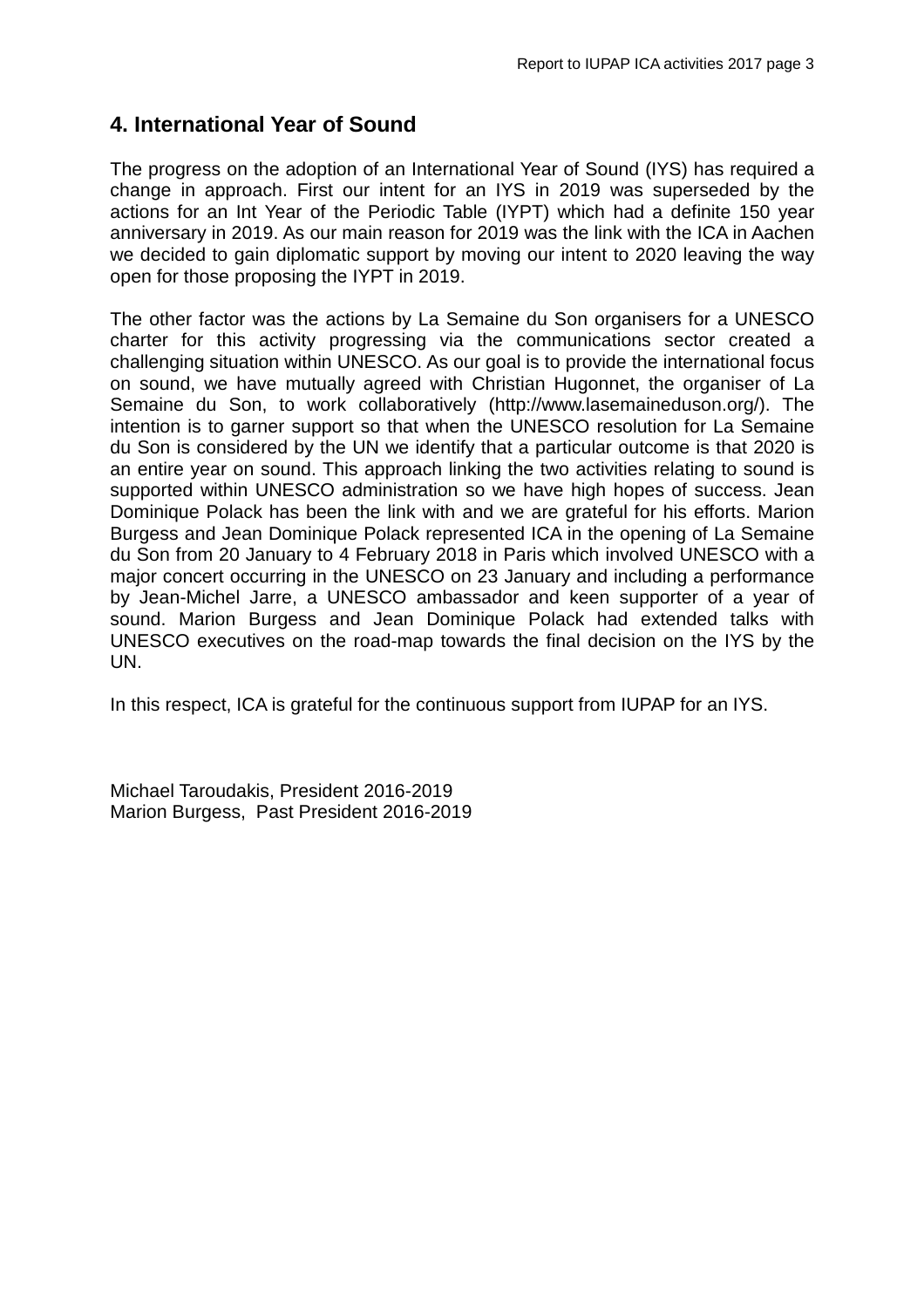



## **International Commission on Medical Physics Committee, IComMP International Union of Pure and Applied Physics (IUPAP) Affiliated Commission AC4: Medical Physics**

#### **Fridtjof Nüsslin, Chair**

#### **Report on Activities from September 2015 till September 2017 Addendum for the period Oct 2017 – April 2018**

#### **1. International Day of Medical Physics (IDMP):**

Traditionally the IOMP is celebrating the birthday of Marie Sklodowska-Curie  $(7<sup>th</sup>$ November) as the International Day of Medical Physics. As announced in the previous report, in 2017 it is her 150<sup>th</sup> birthday, good reason to specifically dedicate the IDMP to women by promoting lectures and events under the theme "*Providing a Holistic Approach to Women Patients and Women Staff Safety in Radiation Medicine*". The celebrations of the IDMP 2017 were web-casted to all medical physicists globally. A number of countries held special celebrations and prepared posters with prominent women medical physicists.

#### **2. International Women´s Day:**

Within the framework of the International Women's Day the IOMP published a call challenging the member organizations to approach all institutions - governments, administrations, schools etc – to emphasize the many job opportunities in health care in future. WHO estimates about 40 million positions in this field for 2030.

#### **3. Asia Oceania Congress of Medical Physics in Jaipur 2017:**

Under the general conference theme "Advances in Medical Physics: shaping the future of modern healthcare" emerging trends in Medical Physics with particular emphasis on radiology, radiotherapy, nuclear medicine, biophysics, radiobiology and biomedical engineering have been discussed. More than 850 delegates from 30 countries attended the meeting. AOCMP turned out to be the most relevant gathering of the medical physics community in Asia. Most of the IOMP Executive Committee attended the AOCMP (associated with the Annual Conference of the Indian Association of Medical Physics) and held its regular meeting in Jaipur.

#### **4. IUPAP Young Scientist Medal 2017:**

The IOMP A&H committee announced the winner of the IUPAP award 2017: Dr Abdul Nashirudeen Mumuni from Ghana. Dr.Mumuni is honoured for his outstanding contribution to the advancement of quantitative Magnetic Resonance Spectroscopy techniques in studies of brain metabolism through his research. He is engaged in national and international fora for knowledge exchange and innovation, towards the advancement of Medical Physics applications. With the IUPAP YSc award his character of support, mentorship and innovation in coordinating matters of transferrable skills in both Medical Physics and Radiography in Ghana is acknowledged.